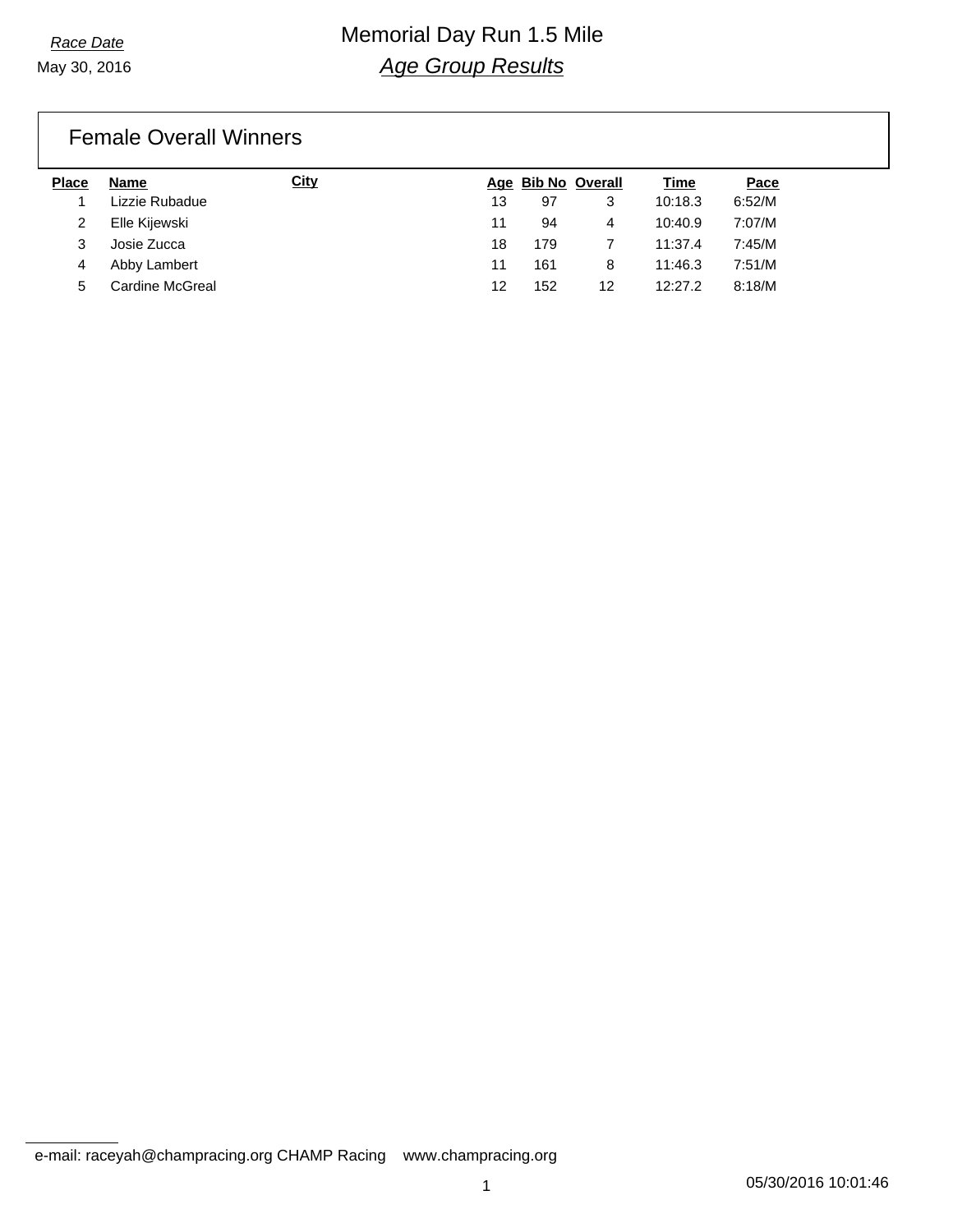# *Race Date* Memorial Day Run 1.5 Mile *Age Group Results*

Female 9 and Under

| <b>Place</b> | <b>Name</b>               | <b>City</b> |   | Age Bib No Overall |    | Time    | Pace    |
|--------------|---------------------------|-------------|---|--------------------|----|---------|---------|
|              | Maddy Genovese            |             | 9 | 303                | 14 | 12:40.0 | 8:27/M  |
| 2            | Nola Johnson              |             | 4 | 90                 | 30 | 16:39.1 | 11:06/M |
| 3            | Seeley Johnson            |             | 8 | 91                 | 32 | 16:40.5 | 11:07/M |
| 4            | Shannon Ahrean            |             | 9 | 172                | 43 | 18:16.9 | 12:11/M |
| 5            | KAte Ahrean               |             |   | 182                | 51 | 19:34.0 | 13:03/M |
| 6            | Shayna Kelly              |             | 6 | 93                 | 54 | 20:06.3 | 13:24/M |
|              | <sup>r</sup> alia Harbert |             |   | 89                 | 60 | 22:17.9 | 14:51/M |
|              |                           |             |   |                    |    |         |         |

### Female 10 to 12

| <b>Place</b> | Name            | City |     | Age Bib No Overall |    | <u>Time</u> | Pace    |  |
|--------------|-----------------|------|-----|--------------------|----|-------------|---------|--|
|              | Laurel Buescher |      | 10. | 83                 | 16 | 12:50.7     | 8:33/M  |  |
|              | Nevaeh Harbert  |      |     | 87                 | 35 | 17:21.2     | 11:34/M |  |
|              | Anabelle Blake  |      | 10  | 81                 | 45 | 18:25.7     | 12:17/M |  |

## Female 15 and Over

| <b>Place</b> | <b>Name</b>             | <b>City</b> | Age | <b>Bib No Overall</b> |    | <b>Time</b> | Pace    |
|--------------|-------------------------|-------------|-----|-----------------------|----|-------------|---------|
| 1            | Natalie Weaver          |             | 41  | 168                   | 20 | 13:57.1     | 9:18/M  |
| 2            | Shannon Lukz            |             | 43  | 79                    | 22 | 13:58.6     | 9:19/M  |
| 3            | Laura Scott             |             | 40  | 99                    | 23 | 13:59.5     | 9:19/M  |
| 4            | Katie McGreal           |             | 16  | 151                   | 25 | 14:17.0     | 9:31/M  |
| 5            | Cynthia Fidanza         |             | 35  | 194                   | 26 | 14:19.1     | 9:33/M  |
| 6            | Jenny McGreal           |             | 51  | 150                   | 29 | 16:33.8     | 11:02/M |
| 7            | <b>Elizabeth Curtis</b> |             | 44  | 141                   | 33 | 16:44.8     | 11:09/M |
| 8            | Amy Zucca               |             | 50  | 175                   | 34 | 17:18.3     | 11:32/M |
| 9            | Theresa Caco            |             | 57  | 86                    | 48 | 18:48.9     | 12:32/M |
| 10           | Celia Barkett           |             | 20  | 187                   | 50 | 19:06.2     | 12:44/M |
| 11           | Brandi Leach            |             | 34  | 156                   | 52 | 19:38.9     | 13:05/M |
| 12           | Sherri Coahen           |             | 56  | 196                   | 57 | 20:26.8     | 13:37/M |
| 13           | Abby Botnick            |             | 36  | 190                   | 58 | 20:44.5     | 13:49/M |
| 14           | Danielle Fidanza        |             | 42  | 75                    | 61 | 22:26.8     | 14:57/M |
| 15           | Tracy Thomas            |             | 49  | 203                   | 63 | 22:43.0     | 15:09/M |

e-mail: raceyah@champracing.org CHAMP Racing www.champracing.org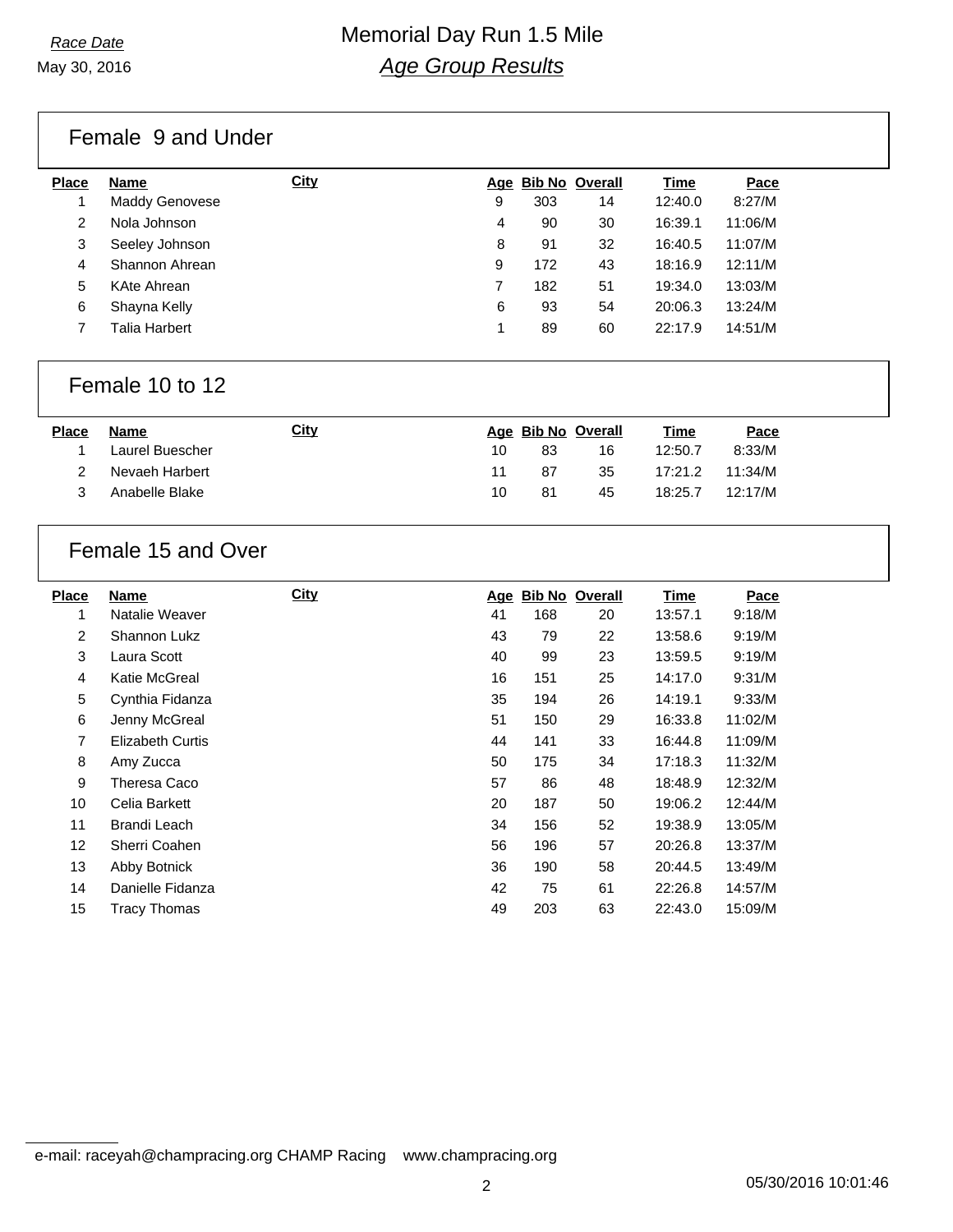# *Race Date* Memorial Day Run 1.5 Mile *Age Group Results*

### Male Overall Winners

| <b>Place</b> | <b>Name</b>   | <u>City</u> |    | Age Bib No Overall |   | <u>Time</u> | Pace   |
|--------------|---------------|-------------|----|--------------------|---|-------------|--------|
|              | Steve Zucca   |             | 14 | 173                |   | 8:51.1      | 5:54/M |
|              | Andrew Ulrich |             | 16 | 74                 |   | 9:56.8      | 6:37/M |
|              | Alex Zucca    |             | 19 | 180                | 5 | 10:56.8     | 7:17/M |
| 4            | Tae Genovese  |             | 11 | 302                | 6 | 11:16.2     | 7:31/M |
| 5            | Jimmy Rubadue |             | 11 | 96                 | 9 | 12:02.7     | 8:01/M |

e-mail: raceyah@champracing.org CHAMP Racing www.champracing.org